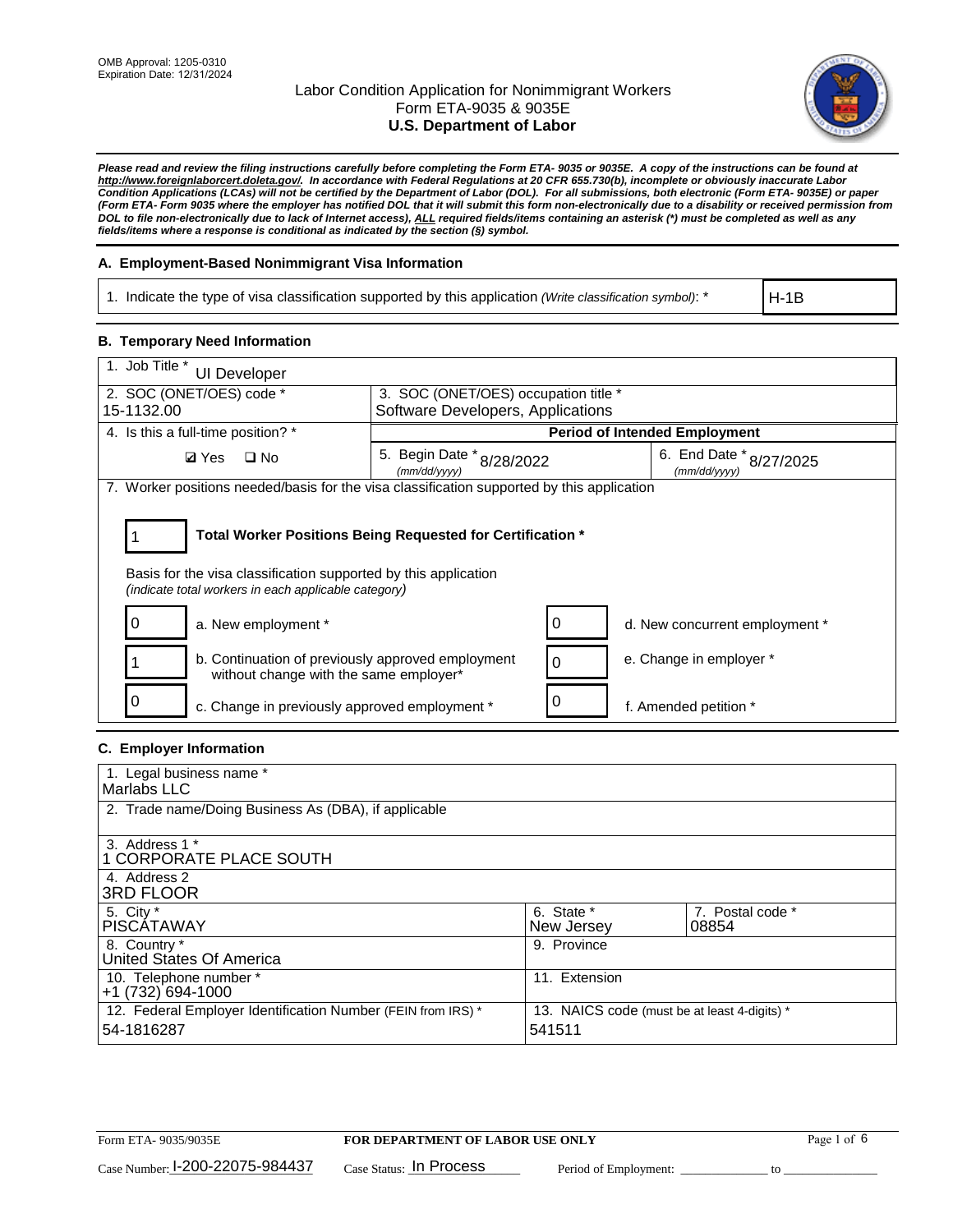

### **D. Employer Point of Contact Information**

**Important Note**: The information contained in this Section must be that of an employee of the employer who is authorized to act on behalf of the employer in labor certification matters. The information in this Section must be different from the agent or attorney information listed in Section E, unless the attorney is an employee of the employer.

| 1. Contact's last (family) name *               | 2. First (given) name * |                          | 3. Middle name(s)         |
|-------------------------------------------------|-------------------------|--------------------------|---------------------------|
| Vidyadharan                                     | Sanjay                  |                          |                           |
| 4. Contact's job title *<br>Chief Legal Officer |                         |                          |                           |
| 5. Address 1 *<br>1 CORPORATE PLACE SOUTH       |                         |                          |                           |
| 6. Address 2<br><b>3RD FLOOR</b>                |                         |                          |                           |
| 7. City *<br><b>PISCÁTAWAY</b>                  |                         | 8. State *<br>New Jersey | 9. Postal code *<br>08854 |
| 10. Country *<br>United States Of America       |                         | 11. Province             |                           |
| 12. Telephone number *                          | 13. Extension           | 14. E-Mail address       |                           |
| +1 (732) 694-1000                               | 1600                    | sanjay@marlabs.com       |                           |

## **E. Attorney or Agent Information (If applicable)**

**Important Note**: The employer authorizes the attorney or agent identified in this section to act on its behalf in connection with the filing of this application.

| 1. Is the employer represented by an attorney or agent in the filing of this application? *<br>If "Yes," complete the remainder of Section E below. |                            |              |                               | $\Box$ Yes        | <b>ØNo</b>                                           |  |
|-----------------------------------------------------------------------------------------------------------------------------------------------------|----------------------------|--------------|-------------------------------|-------------------|------------------------------------------------------|--|
| 2. Attorney or Agent's last (family) name §                                                                                                         | 3. First (given) name $\S$ |              |                               | 4. Middle name(s) |                                                      |  |
| 5. Address 1 §                                                                                                                                      |                            |              |                               |                   |                                                      |  |
| 6. Address 2                                                                                                                                        |                            |              |                               |                   |                                                      |  |
| 7. City §                                                                                                                                           |                            | 8. State §   |                               |                   | 9. Postal code §                                     |  |
| 10. Country §                                                                                                                                       |                            | 11. Province |                               |                   |                                                      |  |
| 12. Telephone number §                                                                                                                              | 13. Extension              |              | 14. E-Mail address            |                   |                                                      |  |
| 15. Law firm/Business name §                                                                                                                        |                            |              | 16. Law firm/Business FEIN §  |                   |                                                      |  |
| 17. State Bar number (only if attorney) §                                                                                                           |                            |              | standing (only if attorney) § |                   | 18. State of highest court where attorney is in good |  |
| 19. Name of the highest State court where attorney is in good standing (only if attorney) §                                                         |                            |              |                               |                   |                                                      |  |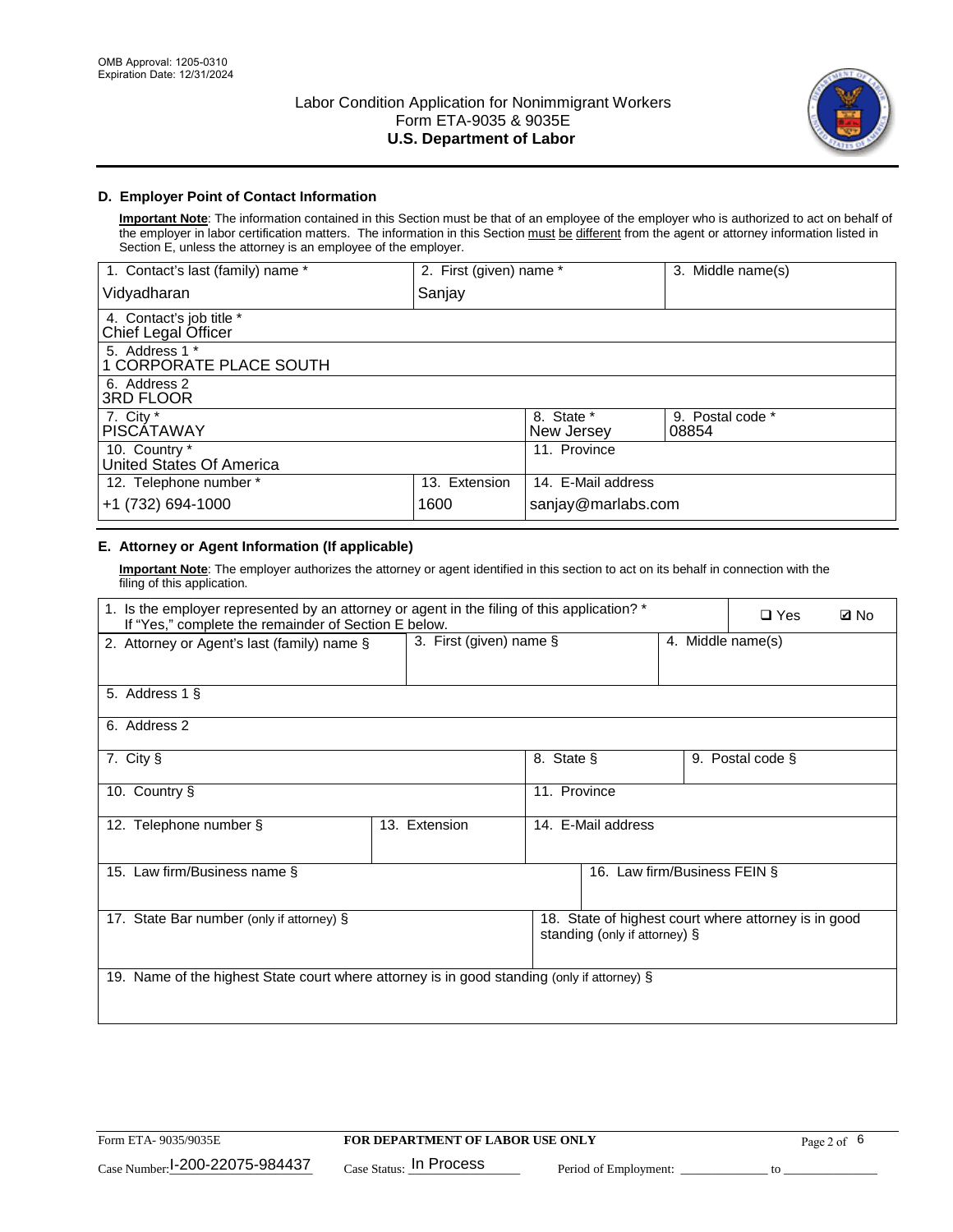

#### **F. Employment and Wage Information**

**Important Note**: The employer must define the intended place(s) of employment with as much geographic specificity as possible. Each intended place(s) of employment listed below must be the worksite or physical location where the work will actually be performed and cannot be a P.O. Box. The employer must identify all intended places of employment, including those of short duration, on the LCA. 20 CFR 655.730(c)(5). If the employer is submitting this form non-electronically and the work is expected to be performed in more than one location, an attachment must be submitted in order to complete this section. An employer has the option to use either a single Form ETA-9035/9035E or multiple forms to disclose all intended places of employment. If the employer has more than ten (10) intended places of employment at the time of filing this application, the employer must file as many additional LCAs as are necessary to list all intended places of employment. See the form instructions for further information about identifying all intended places of employment.

#### a.*Place of Employment Information* 1

| 1. Enter the estimated number of workers that will perform work at this place of employment under<br>the LCA.* |                                                                                                                                |  |                              |                      | 1                                        |  |  |
|----------------------------------------------------------------------------------------------------------------|--------------------------------------------------------------------------------------------------------------------------------|--|------------------------------|----------------------|------------------------------------------|--|--|
|                                                                                                                | 2. Indicate whether the worker(s) subject to this LCA will be placed with a secondary entity at this<br>place of employment. * |  |                              |                      |                                          |  |  |
|                                                                                                                | 3. If "Yes" to question 2, provide the legal business name of the secondary entity. §                                          |  |                              |                      |                                          |  |  |
|                                                                                                                | University of Pittsburgh medical Center (UPMC)                                                                                 |  |                              |                      |                                          |  |  |
|                                                                                                                | 4. Address 1 *<br>4895 E Russell Rd, APT 101                                                                                   |  |                              |                      |                                          |  |  |
|                                                                                                                | 5. Address 2                                                                                                                   |  |                              |                      |                                          |  |  |
| 6. City $*$                                                                                                    | Las Vegas                                                                                                                      |  | 7. County *<br><b>Clark</b>  |                      |                                          |  |  |
| Nevada                                                                                                         | 8. State/District/Territory *                                                                                                  |  | 9. Postal code *<br>89120    |                      |                                          |  |  |
|                                                                                                                | 10. Wage Rate Paid to Nonimmigrant Workers *                                                                                   |  | 10a. Per: (Choose only one)* |                      |                                          |  |  |
|                                                                                                                | From* \$ 72200 00<br>To: $$$                                                                                                   |  |                              |                      | □ Hour □ Week □ Bi-Weekly □ Month ☑ Year |  |  |
|                                                                                                                | 11. Prevailing Wage Rate *                                                                                                     |  | 11a. Per: (Choose only one)* |                      |                                          |  |  |
|                                                                                                                | $\sin 7211400$                                                                                                                 |  |                              |                      | □ Hour □ Week □ Bi-Weekly □ Month ☑ Year |  |  |
|                                                                                                                | Questions 12-14. Identify the source used for the prevailing wage (PW) (check and fully complete only one): *                  |  |                              |                      |                                          |  |  |
| 12.<br>$\Box$                                                                                                  | A Prevailing Wage Determination (PWD) issued by the Department of Labor                                                        |  |                              |                      | a. PWD tracking number §                 |  |  |
| 13.<br>$\boldsymbol{\mathcal{V}}$                                                                              | A PW obtained independently from the Occupational Employment Statistics (OES) Program                                          |  |                              |                      |                                          |  |  |
|                                                                                                                | a. Wage Level (check one): §                                                                                                   |  |                              | b. Source Year §     |                                          |  |  |
|                                                                                                                | பெ<br>□⊪<br>$\Box$ IV<br>$\Box$ N/A<br>□⊥                                                                                      |  |                              | 7/1/2021 - 6/30/2022 |                                          |  |  |
| 14.                                                                                                            | A PW obtained using another legitimate source (other than OES) or an independent authoritative source                          |  |                              |                      |                                          |  |  |
|                                                                                                                | a. Source Type (check one): §<br>b. Source Year §                                                                              |  |                              |                      |                                          |  |  |
|                                                                                                                | $\Box$ CBA<br>$\Box$ DBA<br>$\square$ SCA<br>$\Box$ Other/ PW Survey                                                           |  |                              |                      |                                          |  |  |
|                                                                                                                | c. If responded "Other/ PW Survey" in question 14.a, enter the name of the survey producer or publisher §                      |  |                              |                      |                                          |  |  |
|                                                                                                                |                                                                                                                                |  |                              |                      |                                          |  |  |
|                                                                                                                | d. If responded "Other/ PW Survey" in question 14.a, enter the title or name of the PW survey §                                |  |                              |                      |                                          |  |  |
|                                                                                                                |                                                                                                                                |  |                              |                      |                                          |  |  |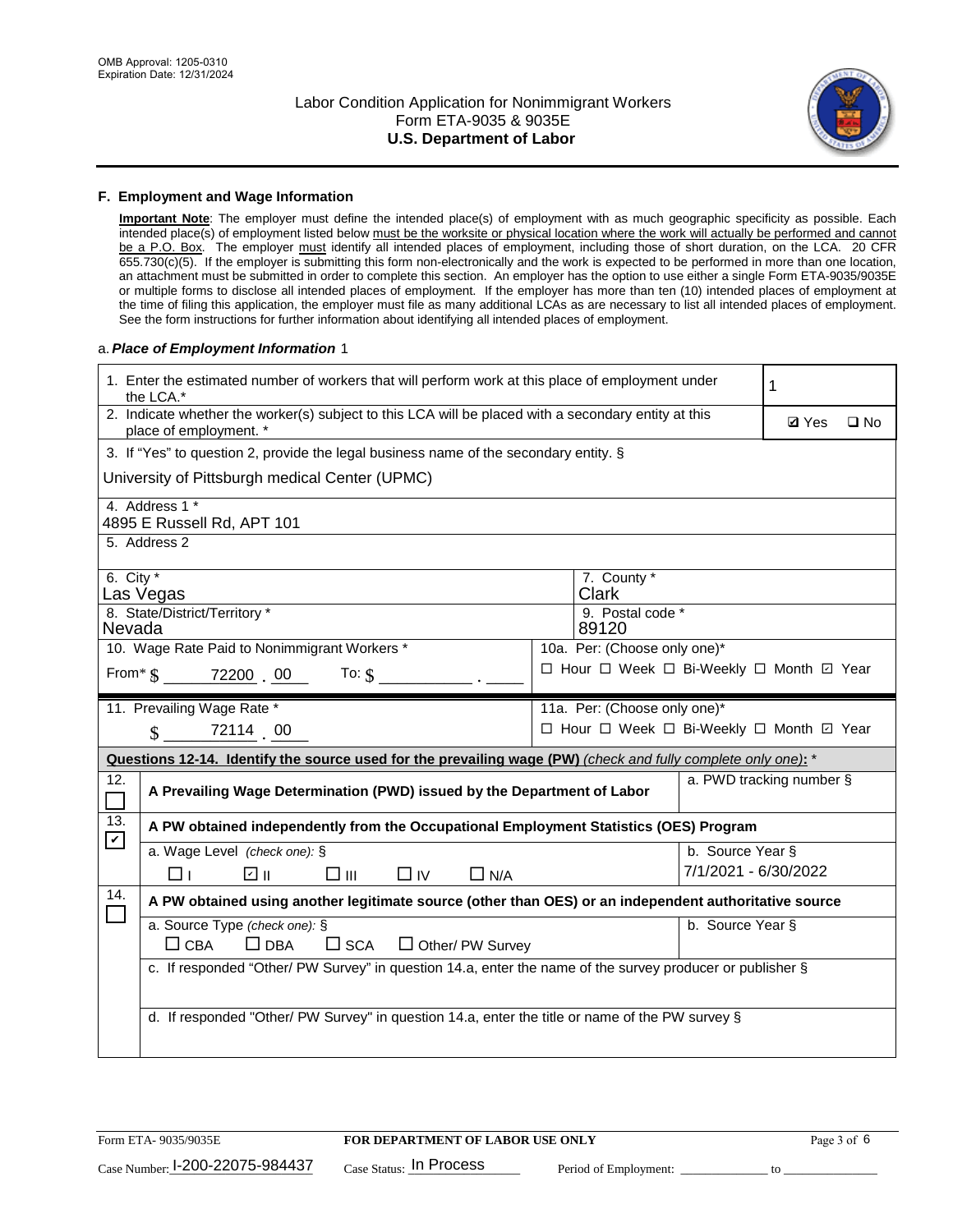

## **G. Employer Labor Condition Statements**

! *Important Note:* In order for your application to be processed, you MUST read Section G of the Form ETA-9035CP - General Instructions for the 9035 & 9035E under the heading "Employer Labor Condition Statements" and agree to all four (4) labor condition statements summarized below:

- (1) **Wages:** The employer shall pay nonimmigrant workers at least the prevailing wage or the employer's actual wage, whichever is higher, and pay for non-productive time. The employer shall offer nonimmigrant workers benefits and eligibility for benefits provided as compensation for services on the same basis as the employer offers to U.S. workers. The employer shall not make deductions to recoup a business expense(s) of the employer including attorney fees and other costs connected to the performance of H-1B, H-1B1, or E-3 program functions which are required to be performed by the employer. This includes expenses related to the preparation and filing of this LCA and related visa petition information. 20 CFR 655.731;
- (2) **Working Conditions:** The employer shall provide working conditions for nonimmigrants which will not adversely affect the working conditions of workers similarly employed. The employer's obligation regarding working conditions shall extend for the duration of the validity period of the certified LCA or the period during which the worker(s) working pursuant to this LCA is employed by the employer, whichever is longer. 20 CFR 655.732;
- (3) **Strike, Lockout, or Work Stoppage:** At the time of filing this LCA, the employer is not involved in a strike, lockout, or work stoppage in the course of a labor dispute in the occupational classification in the area(s) of intended employment. The employer will notify the Department of Labor within 3 days of the occurrence of a strike or lockout in the occupation, and in that event the LCA will not be used to support a petition filing with the U.S. Citizenship and Immigration Services (USCIS) until the DOL Employment and Training Administration (ETA) determines that the strike or lockout has ended. 20 CFR 655.733; and
- (4) **Notice:** Notice of the LCA filing was provided no more than 30 days before the filing of this LCA or will be provided on the day this LCA is filed to the bargaining representative in the occupation and area of intended employment, or if there is no bargaining representative, to workers in the occupation at the place(s) of employment either by electronic or physical posting. This notice was or will be posted for a total period of 10 days, except that if employees are provided individual direct notice by e-mail, notification need only be given once. A copy of the notice documentation will be maintained in the employer's public access file. A copy of this LCA will be provided to each nonimmigrant worker employed pursuant to the LCA. The employer shall, no later than the date the worker(s) report to work at the place(s) of employment, provide a signed copy of the certified LCA to the worker(s) working pursuant to this LCA. 20 CFR 655.734.

1. **I have read and agree to** Labor Condition Statements 1, 2, 3, and 4 above and as fully explained in Section G of the Form ETA-9035CP – General Instructions for the 9035 & 9035E and the Department's regulations at 20 CFR 655 Subpart H. \*

**Ø**Yes ロNo

### **H. Additional Employer Labor Condition Statements –H-1B Employers ONLY**

!**Important Note***:* In order for your H-1B application to be processed, you MUST read Section H – Subsection 1 of the Form ETA 9035CP – General Instructions for the 9035 & 9035E under the heading "Additional Employer Labor Condition Statements" and answer the questions below.

#### *a. Subsection 1*

| 1. At the time of filing this LCA, is the employer H-1B dependent? §                                                                                                                                                                                               |  |  | $\Box$ No |              |
|--------------------------------------------------------------------------------------------------------------------------------------------------------------------------------------------------------------------------------------------------------------------|--|--|-----------|--------------|
| 2. At the time of filing this LCA, is the employer a willful violator? $\S$                                                                                                                                                                                        |  |  | ⊡ No      |              |
| 3. If "Yes" is marked in questions H.1 and/or H.2, you must answer "Yes" or "No" regarding<br>whether the employer will use this application ONLY to support H-1B petitions or extensions of<br>status for exempt H-1B nonimmigrant workers? §                     |  |  | $\Box$ No |              |
| 4. If "Yes" is marked in question H.3, identify the statutory basis for the<br>□ \$60,000 or higher annual wage<br>exemption of the H-1B nonimmigrant workers associated with this<br>$\Box$ Master's Degree or higher in related specialty<br>$\Box$ Both<br>LCA. |  |  |           |              |
| H-1B Dependent or Willful Violator Employers -Master's Degree or Higher Exemptions ONLY                                                                                                                                                                            |  |  |           |              |
| 5. Indicate whether a completed Appendix A is attached to this LCA covering any H-1B<br>nonimmigrant worker for whom the statutory exemption will be based <b>ONLY</b> on attainment of a<br>Master's Degree or higher in related specialty. §                     |  |  | ⊡ No      | <b>D</b> N/A |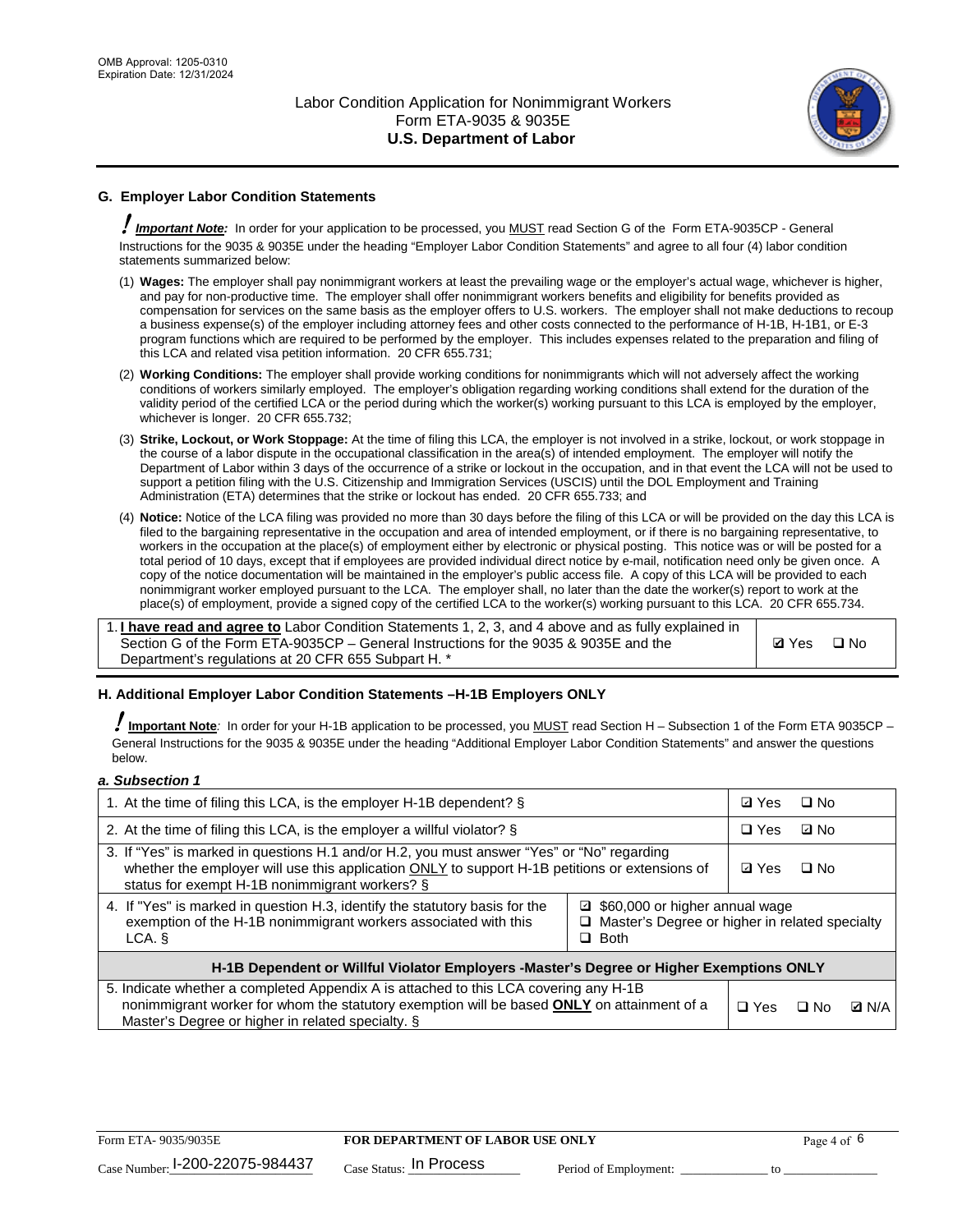

**If you marked "Yes" to questions H.a.1 (H-1B dependent) and/or H.a.2 (H-1B willful violator) and "No" to question H.a.3 (exempt H-1B nonimmigrant workers), you MUST read Section H – Subsection 2 of the Form ETA 9035CP – General Instructions for the 9035 & 9035E under the heading "Additional Employer Labor Condition Statements" and indicate your agreement to all three (3) additional statements summarized below.**

#### *b. Subsection 2*

- A. **Displacement:** An H-1B dependent or willful violator employer is prohibited from displacing a U.S. worker in its own workforce within the period beginning 90 days before and ending 90 days after the date of filing of the visa petition. 20 CFR 655.738(c);
- B. **Secondary Displacement:** An H-1B dependent or willful violator employer is prohibited from placing an H-1B nonimmigrant worker(s) with another/secondary employer where there are indicia of an employment relationship between the nonimmigrant worker(s) and that other/secondary employer (thus possibly affecting the jobs of U.S. workers employed by that other employer), unless and until the employer subject to this LCA makes the inquiries and/or receives the information set forth in 20 CFR 655.738(d)(5) concerning that other/secondary employer's displacement of similarly employed U.S. workers in its workforce within the period beginning 90 days before and ending 90 days after the date of such placement. 20 CFR 655.738(d). Even if the required inquiry of the secondary employer is made, the H-1B dependent or willful violator employer will be subject to a finding of a violation of the secondary displacement prohibition if the secondary employer, in fact, displaces any U.S. worker(s) during the applicable time period; and
- C. **Recruitment and Hiring:** Prior to filing this LCA or any petition or request for extension of status for nonimmigrant worker(s) supported by this LCA, the H-1B dependent or willful violator employer must take good faith steps to recruit U.S. workers for the job(s) using procedures that meet industry-wide standards and offer compensation that is at least as great as the required wage to be paid to the nonimmigrant worker(s) pursuant to 20 CFR 655.731(a). The employer must offer the job(s) to any U.S. worker who applies and is equally or better qualified for the job than the nonimmigrant worker. 20 CFR 655.739.

| 6. I have read and agree to Additional Employer Labor Condition Statements A, B, and C above and |       |           |
|--------------------------------------------------------------------------------------------------|-------|-----------|
| as fully explained in Section H – Subsections 1 and 2 of the Form ETA 9035CP – General           | □ Yes | $\Box$ No |
| Instructions for the 9035 & 9035E and the Department's regulations at 20 CFR 655 Subpart H. §    |       |           |

### **I. Public Disclosure Information**

! **Important Note***:* You must select one or both of the options listed in this Section.

**sqrt** Employer's principal place of business □ Place of employment

### **J. Notice of Obligations**

A. Upon receipt of the certified LCA, the employer must take the following actions:

- o Print and sign a hard copy of the LCA if filing electronically (20 CFR 655.730(c)(3));<br>
Maintain the original signed and certified LCA in the employer's files (20 CFR 655.7
- Maintain the original signed and certified LCA in the employer's files (20 CFR 655.705(c)(2); 20 CFR 655.730(c)(3); and 20 CFR 655.760); and
- o Make a copy of the LCA, as well as necessary supporting documentation required by the Department of Labor regulations, available for public examination in a public access file at the employer's principal place of business in the U.S. or at the place of employment within one working day after the date on which the LCA is filed with the Department of Labor (20 CFR 655.705(c)(2) and 20 CFR 655.760).
- B. The employer must develop sufficient documentation to meet its burden of proof with respect to the validity of the statements made in its LCA and the accuracy of information provided, in the event that such statement or information is challenged (20 CFR 655.705(c)(5) and 20 CFR 655.700(d)(4)(iv)).
- C. The employer must make this LCA, supporting documentation, and other records available to officials of the Department of Labor upon request during any investigation under the Immigration and Nationality Act (20 CFR 655.760 and 20 CFR Subpart I).

*I declare under penalty of perjury that I have read and reviewed this application and that to the best of my knowledge, the*  information contained therein is true and accurate. I understand that to knowingly furnish materially false information in the *preparation of this form and any supplement thereto or to aid, abet, or counsel another to do so is a federal offense punishable by fines, imprisonment, or both (18 U.S.C. 2, 1001,1546,1621).*

| 1. Last (family) name of hiring or designated official *<br>Vidyadharan | 2. First (given) name of hiring or designated official *<br>Sanjay | 3. Middle initial § |
|-------------------------------------------------------------------------|--------------------------------------------------------------------|---------------------|
| 4. Hiring or designated official title *<br><b>Chief Legal Officer</b>  |                                                                    |                     |
| 5. Signature *                                                          | 6. Date signed *                                                   |                     |